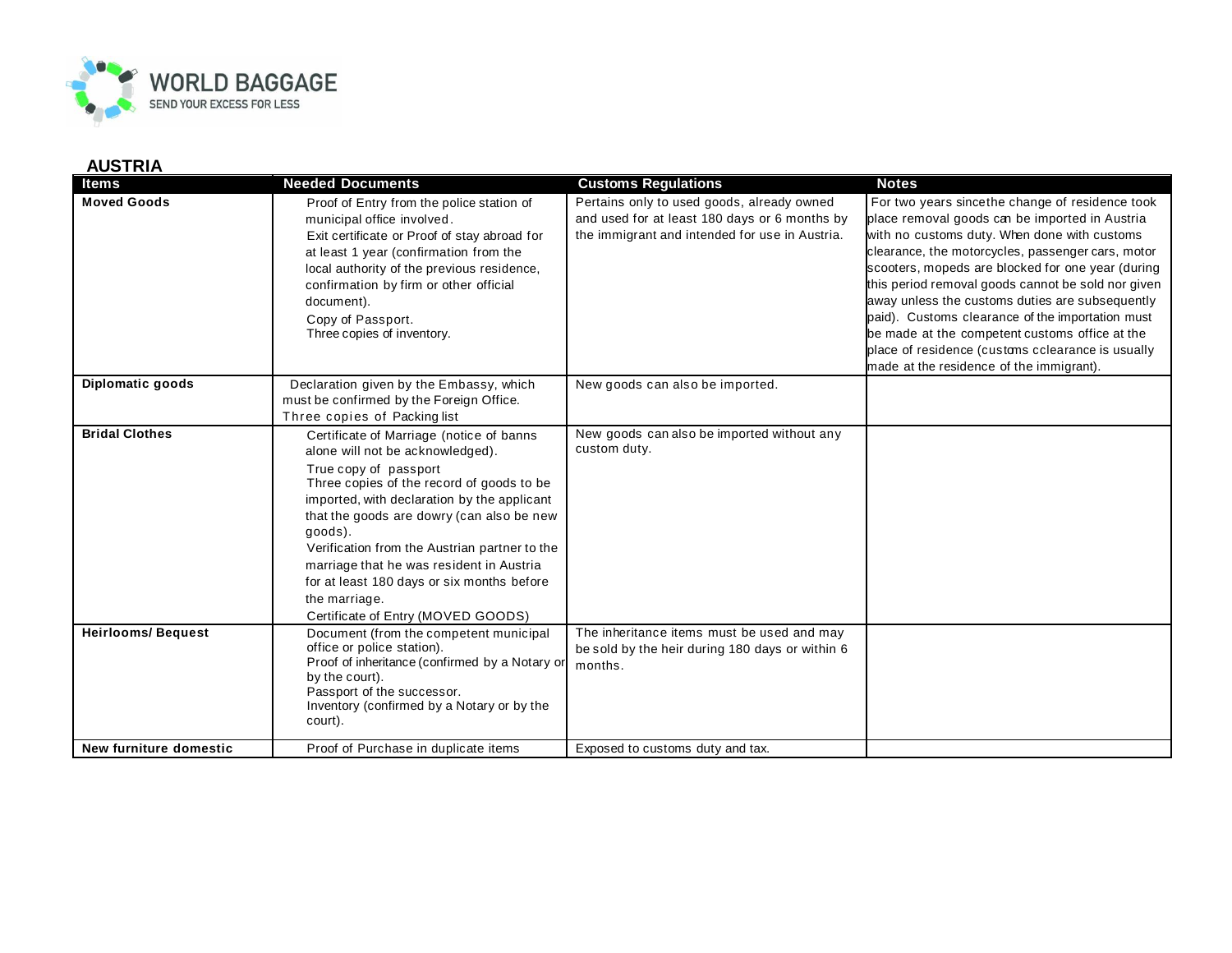

## **AUSTRIA**

| Goods                                                           | <b>Needed Documents</b>                                                                            | <b>Customs Regulations</b>                                                                                                                                                                                                                                                                                                                                                                                                              | <b>Notes</b>                                                                                                                                                                                                                                                                                                                                                                                                                                                                                                                                                                                                                                    |
|-----------------------------------------------------------------|----------------------------------------------------------------------------------------------------|-----------------------------------------------------------------------------------------------------------------------------------------------------------------------------------------------------------------------------------------------------------------------------------------------------------------------------------------------------------------------------------------------------------------------------------------|-------------------------------------------------------------------------------------------------------------------------------------------------------------------------------------------------------------------------------------------------------------------------------------------------------------------------------------------------------------------------------------------------------------------------------------------------------------------------------------------------------------------------------------------------------------------------------------------------------------------------------------------------|
| Appliances, gifts,<br>memorabilia                               | Import permit where applicable and a copy<br>of Certificate of circulation of goods.               |                                                                                                                                                                                                                                                                                                                                                                                                                                         |                                                                                                                                                                                                                                                                                                                                                                                                                                                                                                                                                                                                                                                 |
| <b>Equipment and Machinery</b>                                  |                                                                                                    | If removal goods, importation is free from duty.                                                                                                                                                                                                                                                                                                                                                                                        |                                                                                                                                                                                                                                                                                                                                                                                                                                                                                                                                                                                                                                                 |
| <b>Antiquity and Artworks</b>                                   | Proof of Purchase in duplicate items (if<br>possible, expert appraisal).                           | If more than 100 years of age (for antiques)<br>free from duty but subject to VAT.<br>Artworks are oblige to pay customs duty<br>and tax.                                                                                                                                                                                                                                                                                               | For antiques, a certificate of appraisal made<br>by an Austrian expert is required.                                                                                                                                                                                                                                                                                                                                                                                                                                                                                                                                                             |
| <b>Gifts</b>                                                    | Proof of Purchase in duplicate items<br>Proof of origin.<br>Import permit (if applicable)          | Exposed to customs duty and tax.                                                                                                                                                                                                                                                                                                                                                                                                        | Importation is free from duty for gifts (up to<br>1,000 Austrian shillings). Amount exceeds 1 000<br>Austrian shillings are exposed to duty and tax.                                                                                                                                                                                                                                                                                                                                                                                                                                                                                            |
| <b>PASSENGER CARS,</b><br>mopeds motorcycles,<br>motor scooters | SEE MOVED GOODS PLUS vehicle<br>papers (type certificate, log book).<br>Proof of Purchase/ Receipt | Free from duty if included in HHG. Vehicles<br>must be in use and possession of the emigrant<br>for at least 180 days or 6 months in the origin<br>country.<br>A tax called "NOVA"(or<br>"Normverbrauchsabgabe") has to be paid at the<br>time of registration. NOVA is the standard<br>consumption tax and is calculated on the<br>average gas consumption of the individual<br>model. It is between 8 and 14% of the actual<br>value. | Removal goods paired with the vehicle will not be<br>cleared. When done with customs clearance, the<br>motorcycles, passenger cars, motor scooters,<br>mopeds are blocked for one year (during this<br>period mentioned items cannot be sold nor given<br>away unless the VAT and customs duties are<br>subsequently paid). A separate customs<br>clearance at the competent customs office is<br>required (Note: not all customs office is<br>authorized for customs clearance). If the inward<br>journey is made in the own car, then application<br>should be made to the Austrian frontier<br>customs office for the issue of the T 1 Form. |
| Trailers motor boats,                                           | <b>SEE PASSENGER CARS</b>                                                                          | Importation is free from customs duty.                                                                                                                                                                                                                                                                                                                                                                                                  | <b>SEE PASSENGER CARS</b>                                                                                                                                                                                                                                                                                                                                                                                                                                                                                                                                                                                                                       |
| Weapons                                                         | SEE MOVED GOODS                                                                                    | Special official permit is required.                                                                                                                                                                                                                                                                                                                                                                                                    |                                                                                                                                                                                                                                                                                                                                                                                                                                                                                                                                                                                                                                                 |
| Spirit, tobacco,<br>perfumes, cigarettes                        | SEE MOVED GOODS                                                                                    | Only the allowable amounts for travelers are<br>free from customs duty and tax.                                                                                                                                                                                                                                                                                                                                                         | Exposed to import permit, heavy import<br>duties and detailed customs clearance (we<br>warn against importing).                                                                                                                                                                                                                                                                                                                                                                                                                                                                                                                                 |
| Plants and plant products                                       | SEE MOVED GOODS PLUS plant protection<br>certificate.                                              | Importation is free from customs duty.                                                                                                                                                                                                                                                                                                                                                                                                  |                                                                                                                                                                                                                                                                                                                                                                                                                                                                                                                                                                                                                                                 |
| <b>PETS/Domestic animals</b>                                    | Inoculation certificate.<br>Veterinary certificate.                                                | Importation is free from customs duty.                                                                                                                                                                                                                                                                                                                                                                                                  | Cats and dogs may be imported with no<br>problems. Other animals on request.                                                                                                                                                                                                                                                                                                                                                                                                                                                                                                                                                                    |
| <b>Drugs</b>                                                    |                                                                                                    | Importation is NOT allowed.                                                                                                                                                                                                                                                                                                                                                                                                             |                                                                                                                                                                                                                                                                                                                                                                                                                                                                                                                                                                                                                                                 |